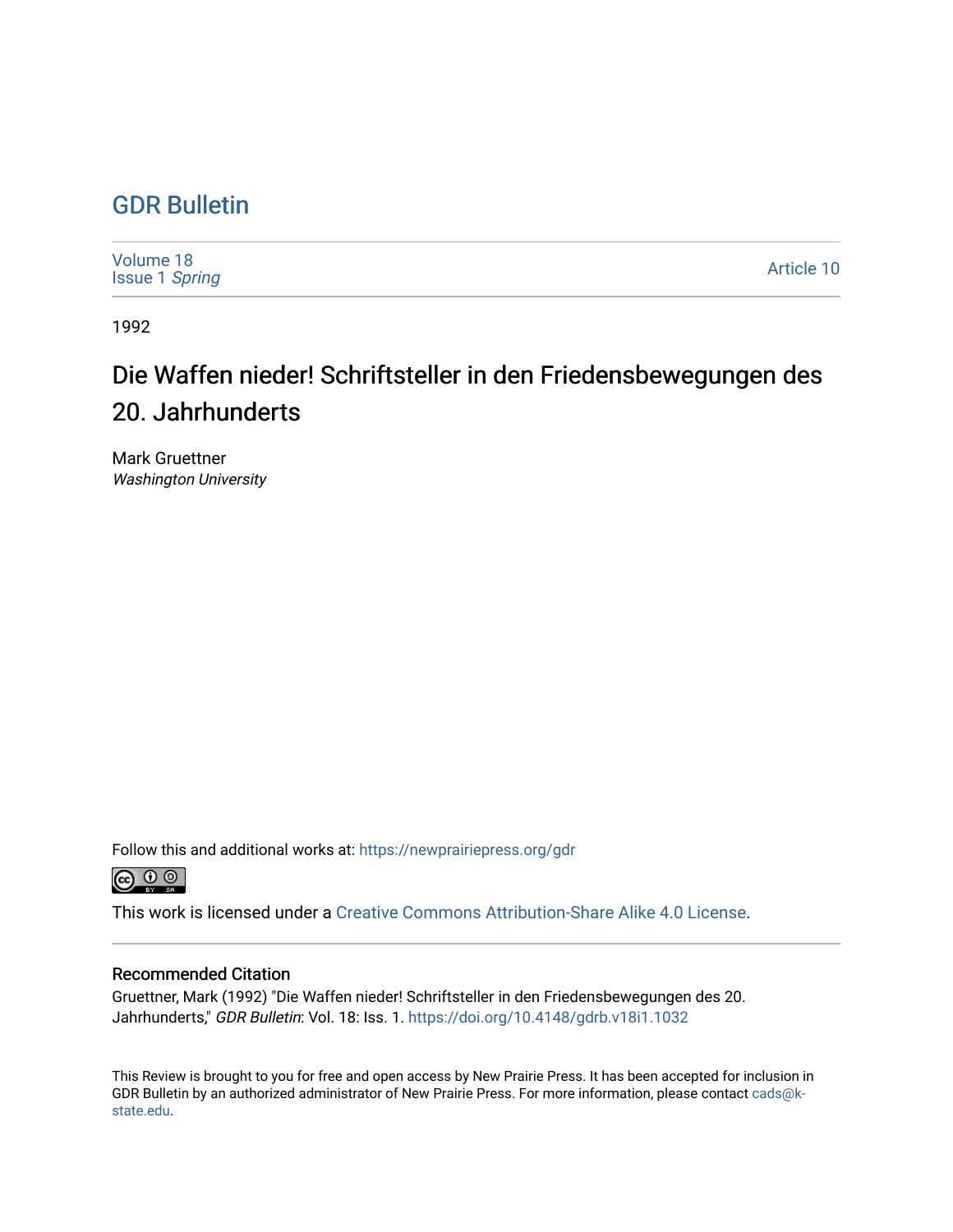dictum that cinema was the most important of the arts in our time, paid meticulous attention to the 16-18 films which DEFA produced in an average year (compared with well over 100 films produced annually in West Germany). DEFA, this book makes clear, was as important to the party as Olympic gold medals or participation in Soviet space missions.

Ulrich Teschner presents an annotated interview with DEFA cinematographer Günter Marczinkowsky, who worked with the studio from its first production, Staudte's justifiably famous "Die Mörder sind unter uns" (premier 10-15-46), until he left the GDR in 1980. One is intrigued by Marczinkowsky's account of how Frank Beyer's notable film "Spur der Steine" went almost instantly from the category of "besonders wertvoll" to oblivion after its July, 1966 premier and a vicious review in *Neues Deutschland* (included in the book).

In the book's longest piece (18 pages), Betinna Hindemith examines the troublesome role played by GDR critics and their reviews in the history of DEFA films. Film criticism in the GDR was always evaluation of ideological content, couched in terms of the party's shifting concerns and short-term goals, such as the emphasis on the positive hero within the framework of socialist realism. Film aesthetics were invariably secondary. How the critics dealt with—or avoided dealing with—problems generated by controversial films such as "Solo Sunny" (1980), "Bürgschaft für ein Jahr" (1981), "Insel der Schwäne" (1983), and "Einer trage des anderen Last" (1988), to mention but a few, is explored in this article and ultimately judged:

Wie skandalös diese Verbote und Reglementierungen waren, mit welcher—für Außenstehende geradezu unfaßlichen—Regelmäßigkeit sie gerade die Künstler trafen, die sich der DDR zutiefst verbunden fühlten und fühlen, wird, bezogen auf den Schaden, den die DDR sich selbst zufügte vielleicht nur davon übertroffen: was auf lange Sicht solche Vorwürfe bewirkten und bewirken—Anpassung, Rückzug, Resignation, Auswanderung. (37-38)

This is the common observation of all the essays in this book: the party, over and over again, was its own worst enemy and consistently made precisely wrong decisions when faced with cultural or artistic problems. The absence of trust between party and DEFA permeated East German society; the media have paid particular attention since 1989 to the thorny path trod by literary figures in their dealings with *Schriftstellerverband,* SED and Stasi.

Co-editor Dirk Jungnickel presents a wealth of studio information and statistics in his article, with details about production procedures and sequences as well as pre- and post- production aspects. We also learn that DEFA found a valuable source of hard currency in the rental of sound stages, sets, props, and costumes to West German film companies.

The editors interview Armin Mueller-Stahl, probably the best-known ex-DEFA actor to appear in American films. Mueller-Stahl notes how difficult his decision was to return to the GDR from a project in West Germany after the Berlin Wall was built in 1961, but how DEFA personnel afterward put a positive face on things by saying that one could now concentrate on making movies since the border situation had stablized. Mueller-Stahl, whom readers will recognize from "Music Box" (1989) and "Avalon" (1990), notes that in the GDR he played sons and heroes, in West Germany he played fathers and "Mieslinge," and now, in the USA he is playing grandfathers.

Sibylle Schönemann outlines the process of story development at DEFA through the dramaturgy department, from idea via expose and treatment to scenario and shooting script. She notes that some 70% of DEFA films were based on literary texts. Advance self-censorship was almost universal, in order to get projects realized or even considered: "Eine Chance ist schneller vertan, als sie kommt, also paßt man sich an und ordnet sich unter. Man fügt sich und hofft auf bessere Zeiten" (76).

Co-editor Jungnickel also contributes an interesting piece on the history and themes of children's features at DEFA, from Staudte's 1953 "Geschichte vom kleinen Muck," which Jungnickel calls "bis heute *...der* internationale DEFA-Erfolg überhaupt" (83), through a variety of such types of children's features as "Märchenfilm," "Indianerfilm," and "Gegenwartsmärchen." It becomes clear that the SED and the DEFA administration staked high hopes on the effectiveness of these children's features in the education of well-rounded socialist personalities, especially in the generations born in a stable GDR after 1961.

Jörg Foth writes in March, 1990 about his work on one of the last film projects at DEFA during the revolutionary events of the fall of 1989. Foth pleads for the preservation of an independent DEFA and asserts hopefully (but in vain, as it now turns out), "Zu einer Außenstation der Schwarzwaldklinik wird sich unsere DEFA nicht umbauen lassen" (97).

The book's final essay is an updated and annotated abstract of editor Harry Blunk's book, *Die DDR in ihren Spielfilmen: Reproduktion undKozeption derDDR-Gesellschafi im neueren DEFA-Gegenwartsspielfilm* (2nd ed. 1987) and probably the most comprehensive single essay in the volume. Blunk provides a superb and convincing analysis of what DEFA might have been and what went wrong, as well as a sense of DEFA's position in the overall cultural landscape.

Only two criticisms are worth noting for this excellent, small paperback. The editors clearly assume that readers are thoroughly familiar with production practices in other countries; more explicit comparisons would have been instructive. Although numberous DEFA films have been broadcast on West German television in recent years, many US readers probably have not been able to see more than a tiny sampling of the hundreds of DEFA films. A DEFA filmography ought to have been appended.

Richard J. Rundell New Mexico State University

Bock, Sigrid, Wolfgang Klein und Dietrich Scholze (Hrsg.). *Die Waffen nieder! Schriftsteller in den Friedensbewegungen des 20. Jahrhunderts.* Berlin: Akademie-Verlag, 1989- 351 S.

Friedensforscher, Pazifisten, Literaturwissenschaftler und andere werden in diesem Band, der verschiedene Essays zum Thema Frieden enthält, nicht nur einführende, sondern auch weiterführende Aspekte auffinden. Die Herausgeber entschieden sich bei der Erfassung von Kategorien für die folgende Einteilung: 1) Entscheidungszeitraum 20. Jahrhundert; 2) Verführung durch Krieg; 3) Verantwortung des Individuums; 4) Versuche, die Kräfte zu organisieren; 5) Macht der Literatur.

In den "Entscheidungszeitraum 20. Jahrhundert" fällt z.B. die Arbeit von Sigrid Bock: "Bertha von Suttner, *Die Waffen nieder/Vom* Roman zur organisierten Friedensarbeit." Bevor Bock auf den eigentlichen Roman eingeht, zeichnet sie auf